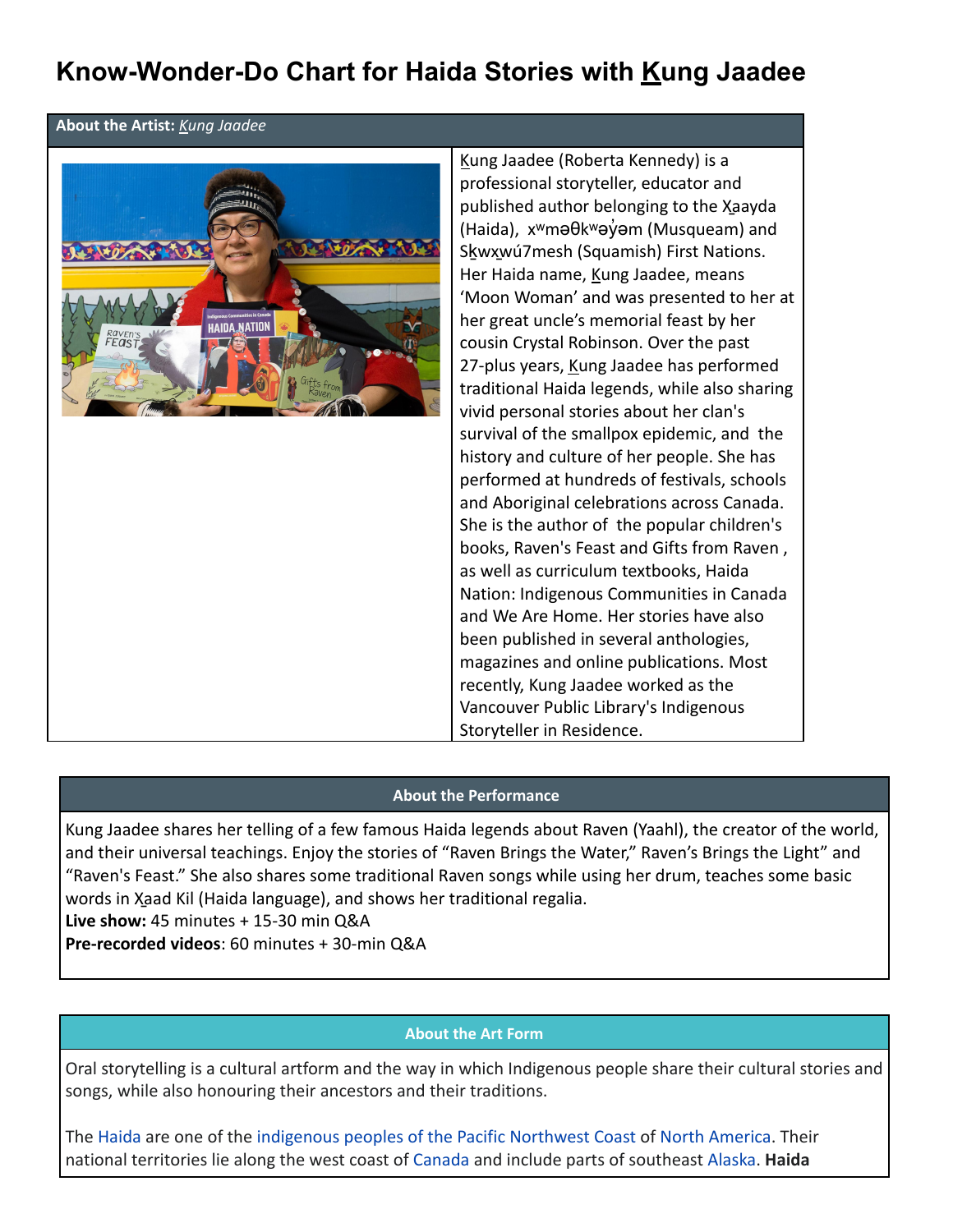**mythology** is an [indigenous religion](https://en.wikipedia.org/wiki/Indigenous_religion) that can be described as a [nature religion,](https://en.wikipedia.org/wiki/Nature_religion) drawing on the natural world, seasonal patterns, events and objects for questions that the Haida [pantheon](https://en.wikipedia.org/wiki/Pantheon_(religion)) provides explanations for. Haida mythology is also considered [animistic](https://en.wikipedia.org/wiki/Animism) for the breadth of the Haida pantheon in imbuing daily events with *Sǥā'na qeda's*.

There are innumerable Haida supernatural beings, or *Sǥā'na qeda's*, including prominent animal crests, wind directions, and legendary ancestors.

Within Haida mythology, [Raven](https://en.wikipedia.org/wiki/Raven_(mythology)) is a central character, as he is for many of the [Indigenous peoples of the](https://en.wikipedia.org/wiki/Indigenous_peoples_of_the_Americas) [Americas;](https://en.wikipedia.org/wiki/Indigenous_peoples_of_the_Americas) *see [Raven Tales](https://en.wikipedia.org/wiki/Raven_Tales)*. While frequently described as a ["trickster](https://en.wikipedia.org/wiki/Trickster)", Haidas believe Raven, or *Yáahl*<sup>[\[2\]](https://en.wikipedia.org/wiki/Haida_mythology#cite_note-2)</sup> to be a complex reflection of one's own self. Raven can be a magician, a transformer, a potent creative force, ravenous debaucher but always a cultural hero. He is responsible for creating our world, releasing the sun from its tiny box and making the stars and the moon. In one story he released the first humans from a [cockle](https://en.wikipedia.org/wiki/Cockle_(bivalve)) shell on the beach; in another story, he brought the first humans up out of the ground because he needed to fill up a party he was throwing. Raven stories on one level teach listeners how to live a good life, but usually by counterexample. Raven has been described as the greediest, most [lecherous](https://en.wikipedia.org/wiki/Lust) and [mischievous](https://en.wikipedia.org/wiki/Mischief) creature known to the Haida, but at the same time Raven often helps humans in our encounters with other [supernatural beings.](https://en.wikipedia.org/wiki/Supernatural_being) Raven acquired such things as freshwater, [salmon](https://en.wikipedia.org/wiki/Salmon) and the house for humans.\*

*\*Souce: Haida [Mythology](https://en.wikipedia.org/wiki/Haida_mythology) on Wikipedia*

| <b>Pre-Performance Discussion Questions</b>                                                                                                                                                      | <b>Links to Curriculum</b>                                                                                                                                                                                                                                                                                                                                                                     |
|--------------------------------------------------------------------------------------------------------------------------------------------------------------------------------------------------|------------------------------------------------------------------------------------------------------------------------------------------------------------------------------------------------------------------------------------------------------------------------------------------------------------------------------------------------------------------------------------------------|
| . What do the terms Indigenous, First Nations, Metis<br>and Aboriginal mean? Watch this CBC Kids video<br>• Can you name three First Nations? Which nations<br>are in the territory you live on? | • Social Studies/History: First Nations history<br>and culture is a major part of Canadian<br>history and Kung Jaadee's storytelling<br>provides an authentic insight to the stories<br>and legends of the Haida Nation.<br>Language Arts: These are important stories<br>that normally are not written down, but<br>passed down orally<br>Truth and Reconciliation with Indigenous<br>Peoples |

| <b>Post-Performance Activities</b>           | <b>Post-Performance Discussion Questions</b>  |
|----------------------------------------------|-----------------------------------------------|
| Go to map of Canada that shows the           | • What do you know about the "Trickster" in   |
| Indigenous territories:                      | <b>First Nations culture?</b>                 |
| https://maps.fpcc.ca/splashscreen            | • Talk about why it is important to know what |
| Discuss the importance of land               | land you are on, and who it has originated    |
| acknowledgments and why they are said        | from                                          |
| during event introductions                   | Which of your stories is your favorite and    |
| Compare similarities and differences between | $\bullet$                                     |
| Haida legends and other cultural stories you | why? Discuss the moral or lesson in this      |
| may know                                     | story.                                        |